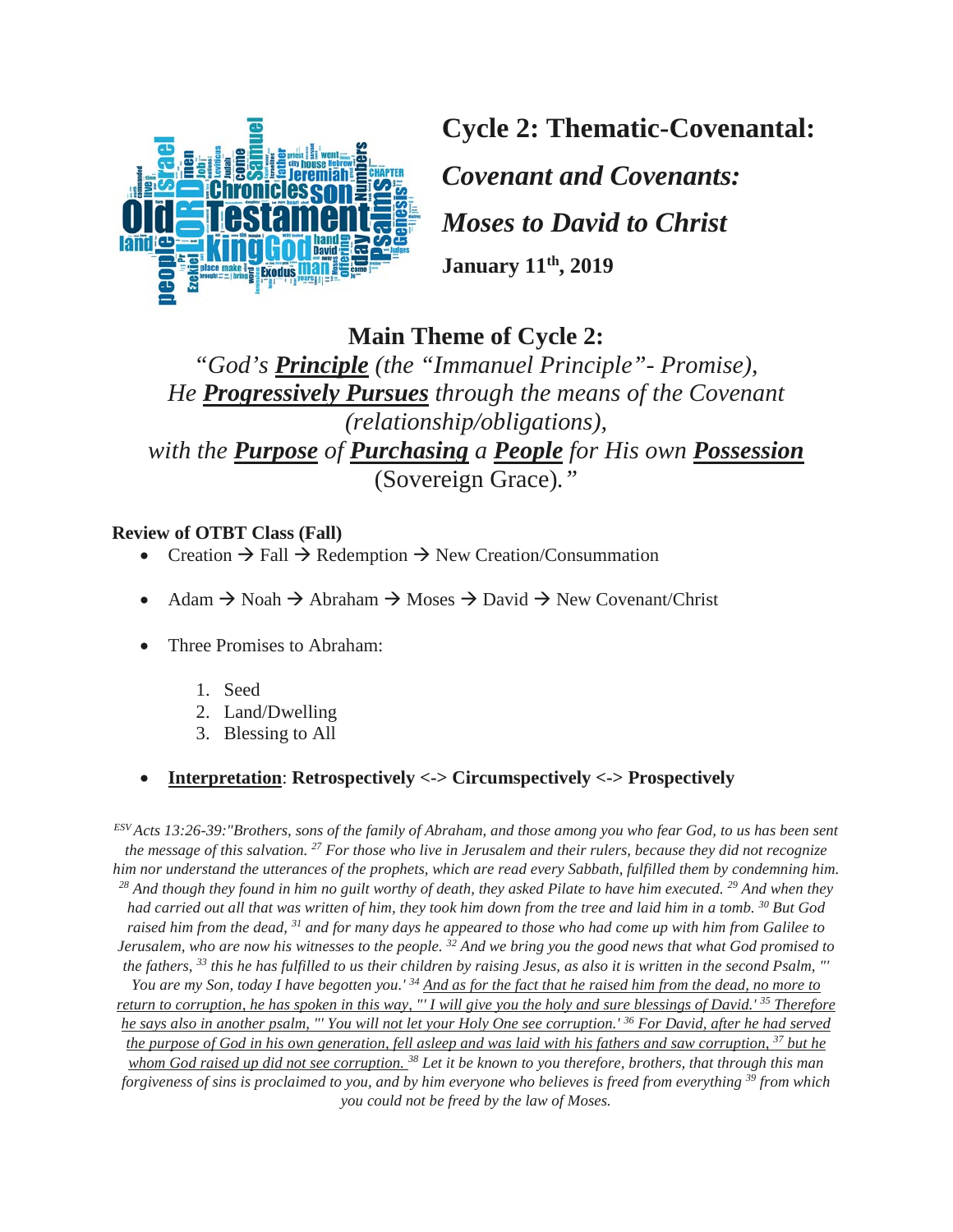### **Davidic Covenant**

- Davidic Covenant advances both the Abrahamic and Mosaic Covenants within the larger Covenant of Grace:
	- o 2 Samuel 7/1 Chron. 17
	- $\circ$  2 Samuel 23:5
	- o Psalm 89:3/Psalm 132:11-12
	- o From Moses to David:
		- Deuteronomy 17:14-20
		- 1 Kings 2:1-4 (pertaining to the Law and God's righteousness)
		- David's House/Dynasty as **Covenant Mediator** ("Greater than Moses")
			- Psalms 2, 89, 110, 132
			- 2. Samuel  $7:12-17$

#### o **Davidic Dynasty: God's Son/House/Throne** (2 Samuel 7:10-18)

King as Anointed Covenant Mediator over God's People

- God's Son: David's Son linked to God's Son (Seed)
- God's House: David's House (Dynasty) linked to God's House (Dwelling Place among the people)
- God's Throne: David's Rule linked to God's Rule/Kingdom (Blessing to the world/nations)
	- 1) Decree: Psalm 2
	- 2) Promise: 2 Samuel 7
	- 3) Fulfillment: Romans 1:3-4 (Matthew 1)
- o Exile forces through God's discipline, the people of God to consider the heavenly realities of seed, land, and blessings to whole world!
	- The Exile is not the abnegation of Davidic Covenant but it is the tangible outworking of it (2 Samuel 7:14-15):

*I will be to him a father, and he shall be to me a son. When he commits iniquity, I will discipline him with the rod of men, with the stripes of the sons of men, 15 but my steadfast love will not depart from him, as I took it from Saul, whom I put away from before you.*

 At the end of Chronicles there is the genealogy, and there at the end is hope: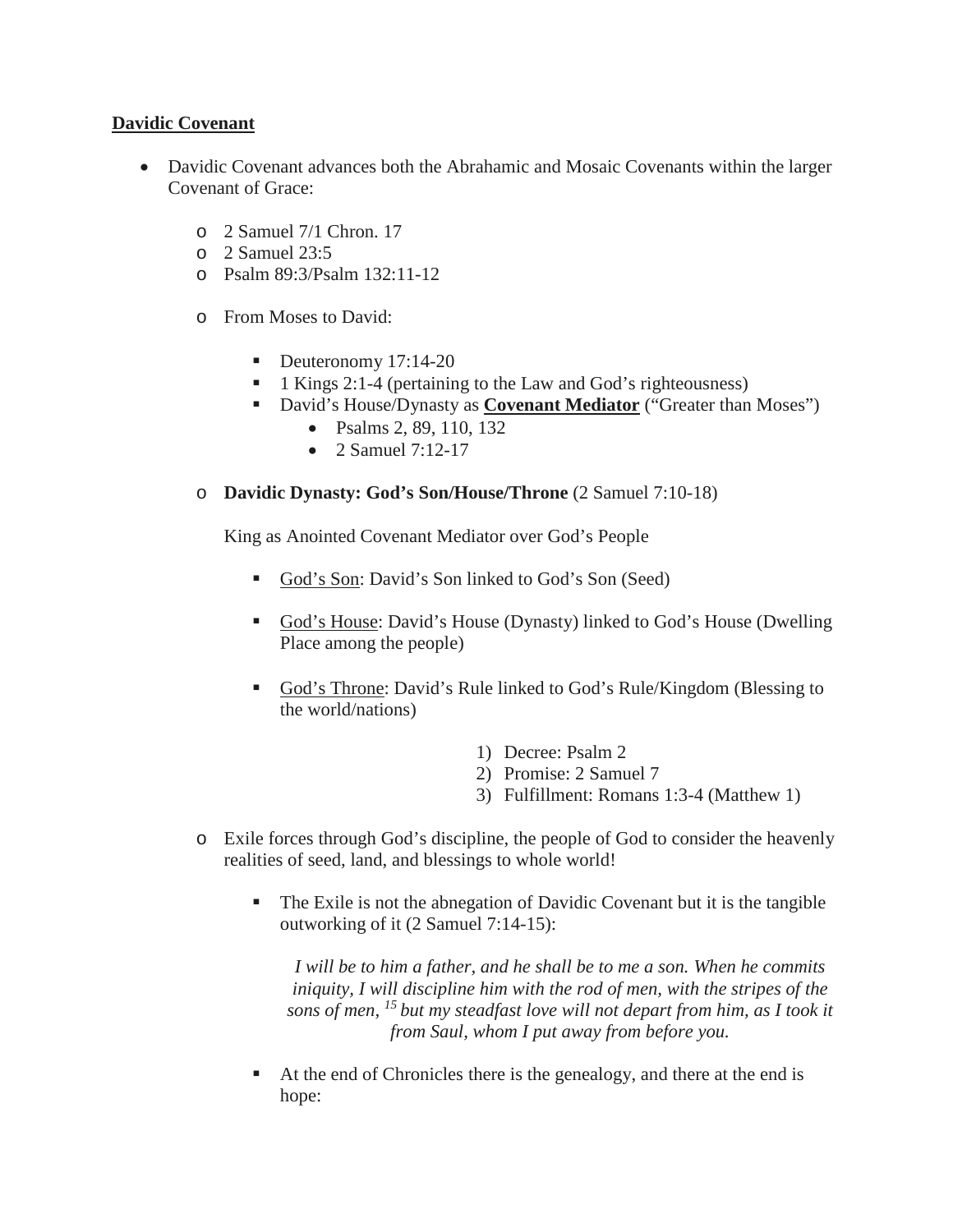"Up"  $\rightarrow$  This points us forward to closer fulfillment (see also end of 2 Kings, 25:27-30).

- **Fulfilled in Matthew 1:1-** "The book of the genealogy of Jesus Christ, the son of David, the son of Abraham."
- "…Concerning his Son, who was descended from David according to the *flesh and was declared to be the Son of God in power according to the Spirit of holiness by his resurrection from the dead, Jesus Christ our Lord…"* (Rom. 1:3-4)
- o David's Covenant is it conditional or unconditional, or both?
	- "In Christ, the conditional and the certain aspects of the covenant meet in perfect harmony. In Him the Davidic Covenant finds assured fulfillment." - O. Palmer Robertson, 'Christ of the Covenants'
	- **Read Acts 2:29-36**: *"Brothers, I may say to you with confidence about the patriarch David that he both died and was buried, and his tomb is with us to this day. Being therefore a prophet, and knowing that God had sworn with an oath to him that he would set one of his descendants on his throne, 31 he foresaw and spoke about the resurrection of the Christ, that he was not abandoned to Hades, nor did his flesh see corruption. 32 This Jesus God raised up, and of that we all are witnesses. <sup>33</sup> Being therefore exalted at the right hand of God, and having received from the Father the promise of the Holy Spirit, he has poured out this that you yourselves are seeing and hearing. 34 For David did not ascend into the heavens, but he himself says, "' The Lord said to my Lord, Sit at my right hand, 35 until I make your enemies your footstool.' 36 Let all the house of Israel therefore know for certain that God has made him both Lord and Christ, this Jesus whom you crucified."*
		- David speaks eschatologically of the resurrection/ascension/session of Jesus Christ, His own son, of His House, on His Throne at God's right hand.
		- David's was a shadow-kingdom of the Lord Jesus Christ, His Greater Son.

### o **Three Abrahamic Promises Advanced/THREE IMPORTANT ASPECTS OF DAVIDIC COVENANT**

The Seed: King David's Anointed Son will Rule/Reign